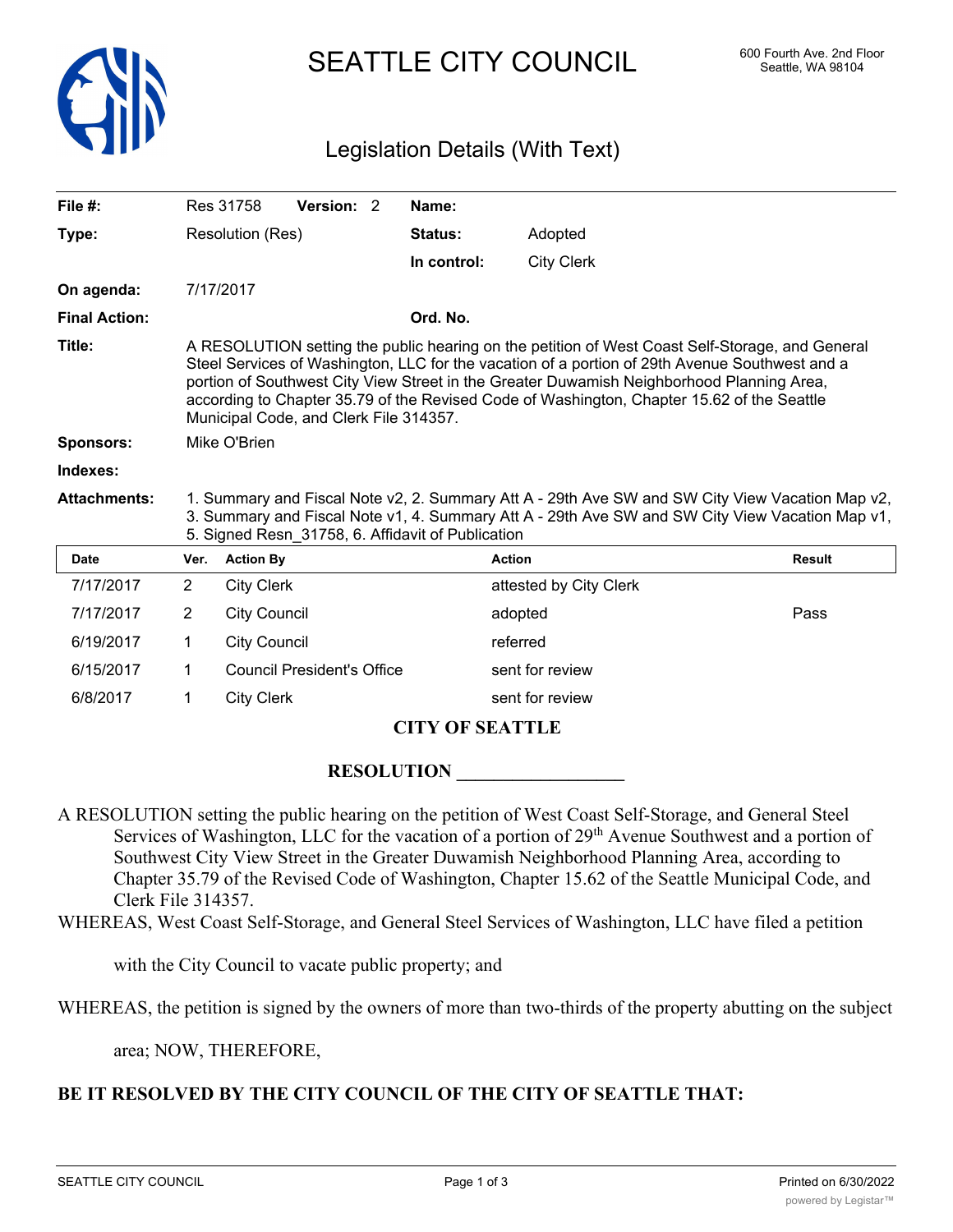Section 1. A hearing by the Seattle City Council for the petition to vacate a portion of  $29<sup>th</sup>$  Avenue Southwest and a portion of Southwest City View Street, has been scheduled to take place during the Council's Sustainability and Transportation Committee meeting on Tuesday, August 15, 2017, starting at 2 p.m., in the City Council Chambers, Floor 2, City Hall. The Sustainability and Transportation Committee of the City Council will consider the petition when Clerk File 314357 is before the committee according to the Committee's agenda.

The City Clerk is directed to give the notice of the hearing in the manner provided by law. A map,

indicating the property described in the petition, shall be affixed to and become part of the notice that shall be

posted by the street vacation petitioner in a conspicuous place on the right-of-way sought to be vacated.

Section 2. The hearing will provide opportunity for comments on the vacation of 29<sup>th</sup> Avenue Southwest

and Southwest City View Street, described as:

That portion of 29<sup>th</sup> Avenue Southwest as shown on Seattle Tide Lands, according to the maps on file in the Office of the Commissioner of Public Lands in Olympia, Washington, within the Northeast Quarter of the Northwest Quarter of Section 13, Township 24 North, Range 3 East, W.M., lying southerly of the easterly prolongation of the north line of Lot 10 in Block 1, Read's First Addition to the City of Seattle as recorded under Recording No. 548455 in Volume 16 of Plats, page 88, in King County Washington and lying northerly of the easterly prolongation of the south line of Lot 5 in Block 1, Plat of Steel Works Addition to West Seattle as recorded in Volume 12 of Plats, page 5, in King County, Washington; and

That portion of City View Street within the north half of the Northwest Quarter of Section 13, Township 24 North, Range 3 East, W.M., lying southerly of the south line of Lot 11 in Block 1, Read's First Addition to the City of Seattle as recorded under Recording No. 548455 in Volume 16 of Plats, page 88, in King County, Washington and lying northerly of the north line of Lot 1 in Block 1, Plat of Steel Works Addition to West Seattle as recorded in Volume 12 of Plats, page 5, in King County Washington; except that portion lying westerly of the easterly margin of Harbor Avenue Southwest; also except that portion lying easterly of the northerly line prolongation of said Lot 1 of Block 1, Plat of Steel Works Addition to West Seattle.

Or, in the alternative, to vacate any portion of this right-of-way as described above, reserving to The City of

Seattle all necessary slope rights including cuts or fills on the above-described former right-of-way abutting on

the property after the vacation, and further reserving to The City of Seattle the right to reconstruct, maintain,

and operate any existing overhead or underground utilities in the property until the beneficiaries of the vacation